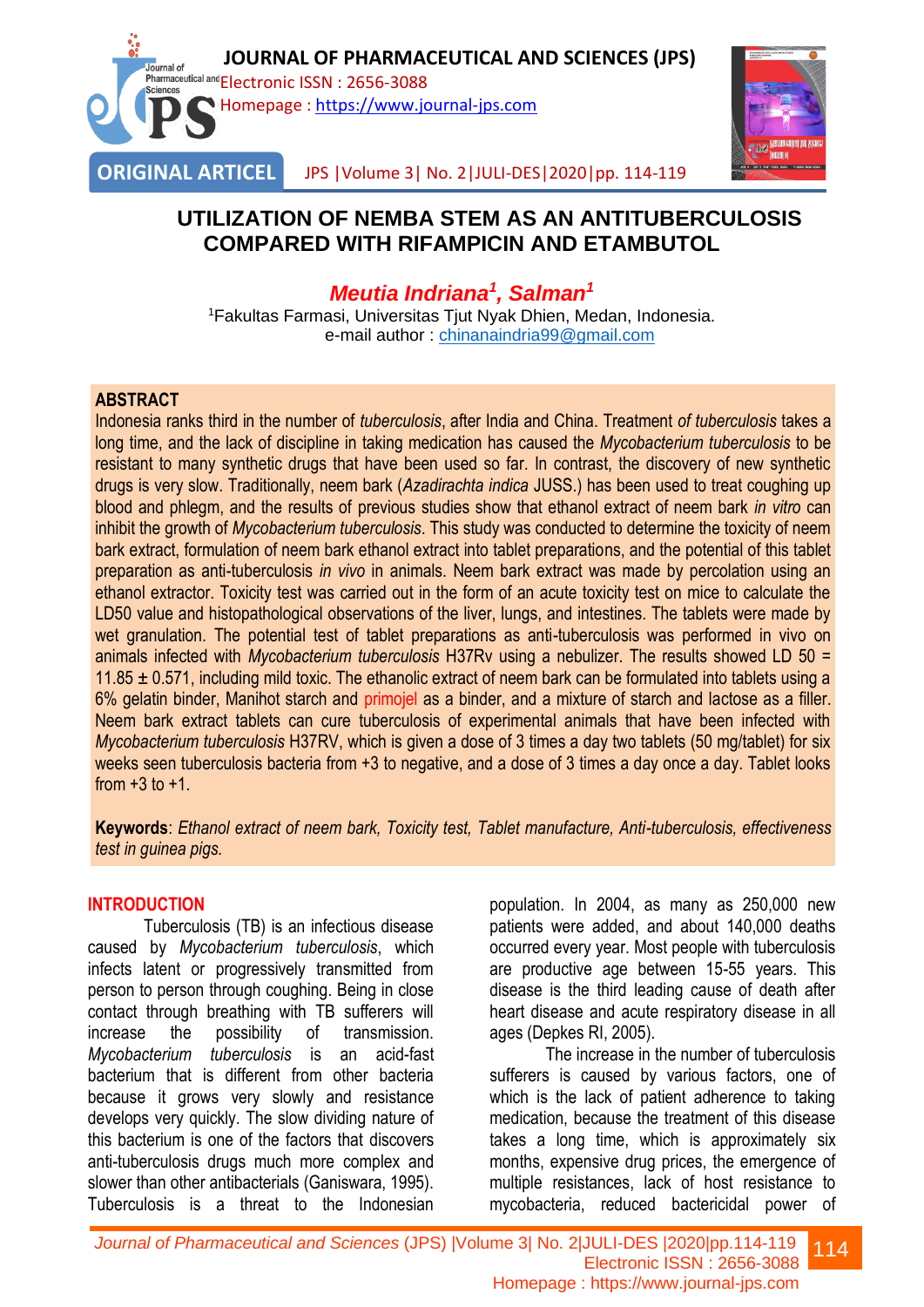existing drugs and the economic crisis (Ministry of Health RI, 2005). Drugs that have been commonly used in the treatment of tuberculosis infection are isoniazid, pyrazinamide, rifampin, ethambutol, and streptomycin. Most people with TB can be treated with these drugs. Provide optimal therapy. However, due to the possibility of microbial resistance or certain factors from the patient that limits the use of the drug, treatment with other drugs is needed (Wattimena, JR et al., 1991)

. Traditionally, the neem plant (*Azadirachta indica Juss*) is used to cure various diseases, including Stew bark used to treat coughing up phlegm and bleeding. (Dalimarta, 1999).

In a previous study (Ambarwati, 2007), neem seeds could inhibit the growth of *Salmonella thyposa* and *Staphylococcus aureus*. Inhibit the growth of *Streptococcus mutants* and *Streptococcus faecalis* (Almas, 1999), neem oil to inhibit *E. coli* and *Klebsiella pneumoniae* (Sai Ram et al., 2000), neem as a mouthwash to inhibit *Streptococcus mutans* and *Lactobacillus* (Vanka at al., 2001) , and the ethanolic extract of neem bark can inhibit the growth of *Mycobacterium tuberculosis* in *vitro*, (Fatimah, 2012),

Referring to the efficacy of neem bark which has been used traditionally as a cough medicine for bloody coughs even for chronic bloody coughs, and the results of previous research extracts neem bark can inhibit the growth of tuberculosis bacteria, so it is very likely that neem bark can be developed into alternative antituberculosis drugs and natural ingredients.

In this study, the researchers tested the toxicity of the ethanol extract of neem bark on mice, the formulation of the neem bark ethanol extract into tablet preparations, and tested the antituberculosis activity of these tablets in vivo in guinea pigs induced with Mycobacteriumtuberculosis. will be able to obtain an overview of the toxicity of the bark of neem and its effectiveness as anti-tuberculosis in animals, so it is hoped that the bark of neem can be developed into an alternative medicine from materials for the treatment of tuberculosis.

#### **MATERIALS AND METHODS**

Plant material is neem bark that has aged brown. Chemical media: OGAWA media, potassium dihydrogen phosphate, magnesium citrate, sodium glutamate, glycerin, malachite green, methylene blue, fuchsin, toluene, rifampin, ethambutol, aqua dest and the bacterium Mycobacterium tuberculosis H37Rv (from the Medan Regional Health Laboratory). The tools used are glassware, water content determination tools, tools for toxicity tests, tools for tablet printing and physical test of tablets, microbiological tools to test the effectiveness of tablets as anti-tuberculosis in experimental animals and nebulizers, experimental animals, mice, and guinea pigs

#### **. Stages of work:**

- a. Collection of neem bark, dried and powdered into simplicia powder, phytochemical screening, and simplicia quality test.
- b. Making extract by percolation method with 96% ethanol solvent, filter
- c. Making reagents and Ogawa media for culture examination and testing.
- d. Identification of tuberculosis bacteria by Ziehl- Neelsen, and cultivation on OGAWA media
- e. Acute toxicological test of ethanolic extract of neem bark in mice
- f. Preparation of tablets from ethanolic extract of neem bark
- g. Test the anti-tuberculosis of neem bark tablets in guinea pigs compared to rifampin and ethambutol.

#### **Toxicological**

- test The test was carried out using extract suspended at 50% concentration using CMC
- − . The experimental animals used were 30 healthy male mice, aged  $2 - 3$  months with a bodyweight of  $20 - 30$  grams, acclimatized for seven days, then the animals were divided into five groups. Treatment (WHO, 1993).
- 1. Control group (K), was given CMC suspension solution
- 2. . Treatment group l(P1) was given test solution dose I
- 3. , treatment group II(P2) was given test solution, dose II
- 4. , treatment group III(P3) was given test solution, dose III
- 5. , treatment group 1V(P4) was given Test solution IV dose
- 6. of treatment group V(P5) Given test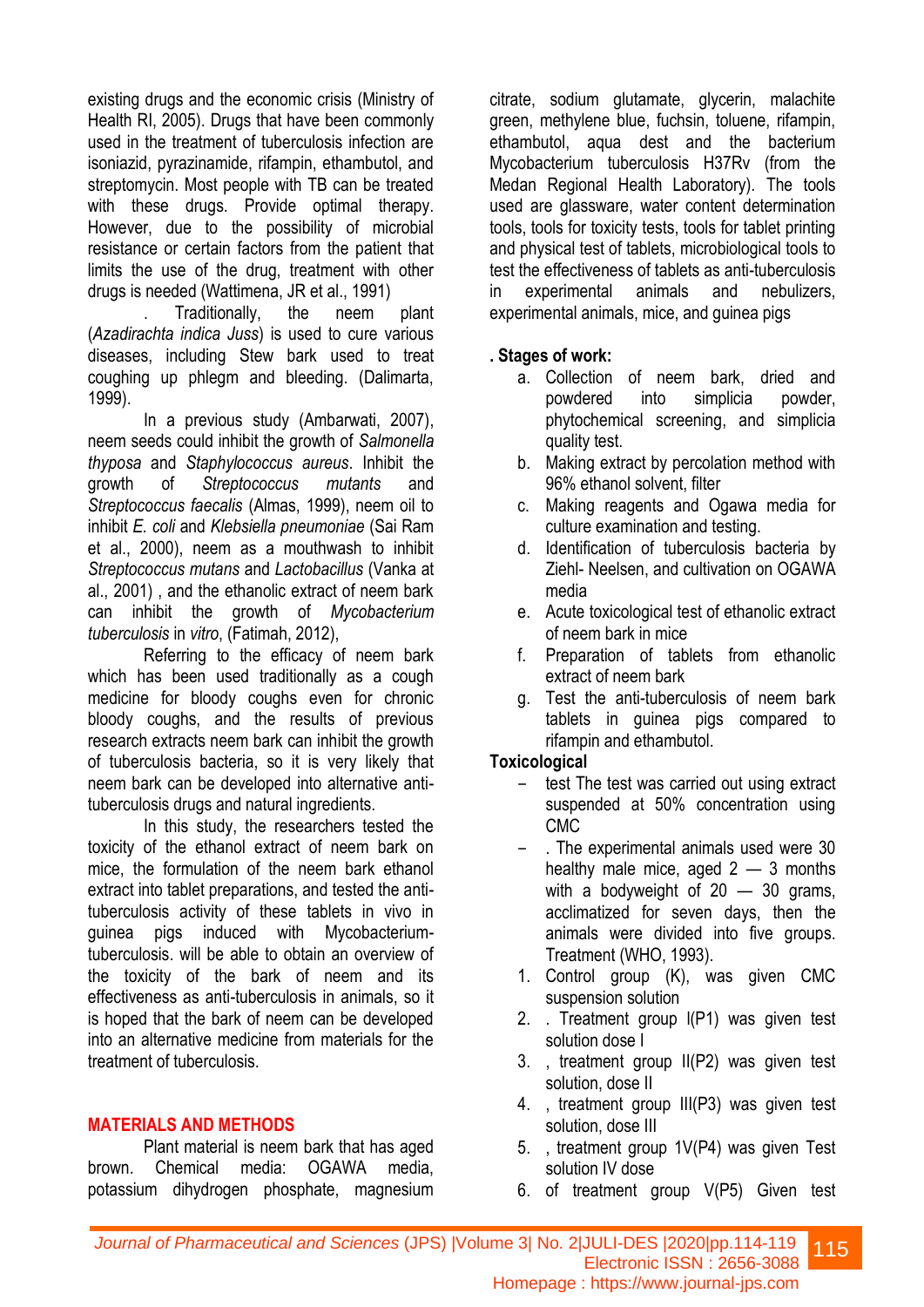#### solution dose V

Toxicity test is carried out with the working stages of determining the dose carried out in 3 stages, namely the first stage (dose orientation), the second stage test (preliminary test), and the third stage test (actual test), calculated LD50 using the Thompson Weil method and histopathological tests, to determine the LD50 value, a graded dose consisting of five doses was used. Physical observations of toxic symptoms were carried out for 24 hours intensively on all groups of mice. Then observations were continued for 14 days and then counted the number of mice that died from each group. Then the LD50 is determined from the data using the Thompson Weil formula:

Range  $LD_{50}$  = antilog (Log m  $\pm$  2 x log m)

Information:

 $m = LD<sub>50</sub>$ 

 $D =$ Smallest dose given

 $d = Log$  Multiple Dose

 $f = Factor$  (Weil table Calculations

The histopathological picture was taken from the liver and kidneys. The organs were then washed in distilled water and then put into a pot containing 10.% formalin buffer for further preparation of preparations to see the histopathological picture.

#### **Making tablets**

Tablets were made by wet granulation, formulated using neem bark extract 50 mg each tablet, and the weight of each tablet is 300 mg, with various variations of adjuvants:

- 1. Variation of binder: gelatin (4% gelatin, 6% gelatin, 8% gelatin, starch (mucilago amili 10). %, mucilago amili 12.5%, and , mucilago amili 15% (F3), and Avicel (Avicel 2%, Avicel 3%, Avicel 4%.
- 2. Variation of developer material: starch Manihot 5%, CMC 5%, and primojel 5%
- 3. Variation of fillers: starch, Avicel, lactose, and a mixture of starch and lactose.

The resulting tablets were evaluated with the parameters of friability, hardness, weight uniformity, and disintegration time.

#### **in vivo**

an anti-tuberculosis test of neem bark extract tablets was carried out on guinea pigs induced with *Mycobacterium tuberculosis* H37RV

by spraying into the bronchi using a nebulizer as much as 3 ml at intervals of 24 hours for seven days. Consecutively, it continued every two days for seven days and every three days for up to 7 days. Furthermore, 50 ml of spray was taken from the esophagus to test *Mycobacterium tuberculosis*, which has been positive for tuberculosis. Furthermore, the animals were given test material according to each group 3 times a day, and specimens were taken every week 4-5 times.

Specimens were taken from animals induced in the form of a bronchial spray, put into a sterile container, followed by identification and cultivation of *Mycobacterium tuberculosis* by the specimen was transferred to a test tube, added with phosphate buffer pH 7, homogenized until wholly suspended. Then 0.1 ml pipette was pipetted and inoculated into two tubes containing Ogawa media, flattened over the entire surface of the media, incubated at 37°C for 6 weeks and observed for growth every week with the reading criteria: (Japan International Cooperation Agency, 1987)

(-): no growth

(+1): visible few yellow colonies 1-200 colonies

 $(+2)$ :<sup>1/2</sup><sub>by</sub> yellow colonies (200-500 colonies)

 $(+3)$ :  $3/4$ of the media covered by vellow colonies (500-2000 colonies)

(+4): media wholly covered by yellow colonies (more than 2000 colonies (Japan International Cooperation Agency, 1987)

#### **RESULTS AND DISCUSSION**

#### **Toxicological Test Results : LD50**

The first stage of the test was carried out as a test orientation to determine the dose to be given in the next test, given the test material with an increase in the dose of a multiple of two, and observed for 24 hours until a dead animal is obtained. The results of the first stage test (dose orientation) are seen as 20% mortality in a group (P4) at a dose of 80 mg120 g BW. Based on these results, it can be continued to the second stage of the test (preliminary test) using the smallest dose taken from the results of the first stage of the test, namely the dose that is close to the dose at the death of 20%. In the second stage of the test, the smallest dose close to the dose of 80 mg/20 g BW is used, that is, 50 mg/20 g BW is used because at 40 mg/20 g BW, no animal deaths have been seen. Furthermore, the dose was increased by a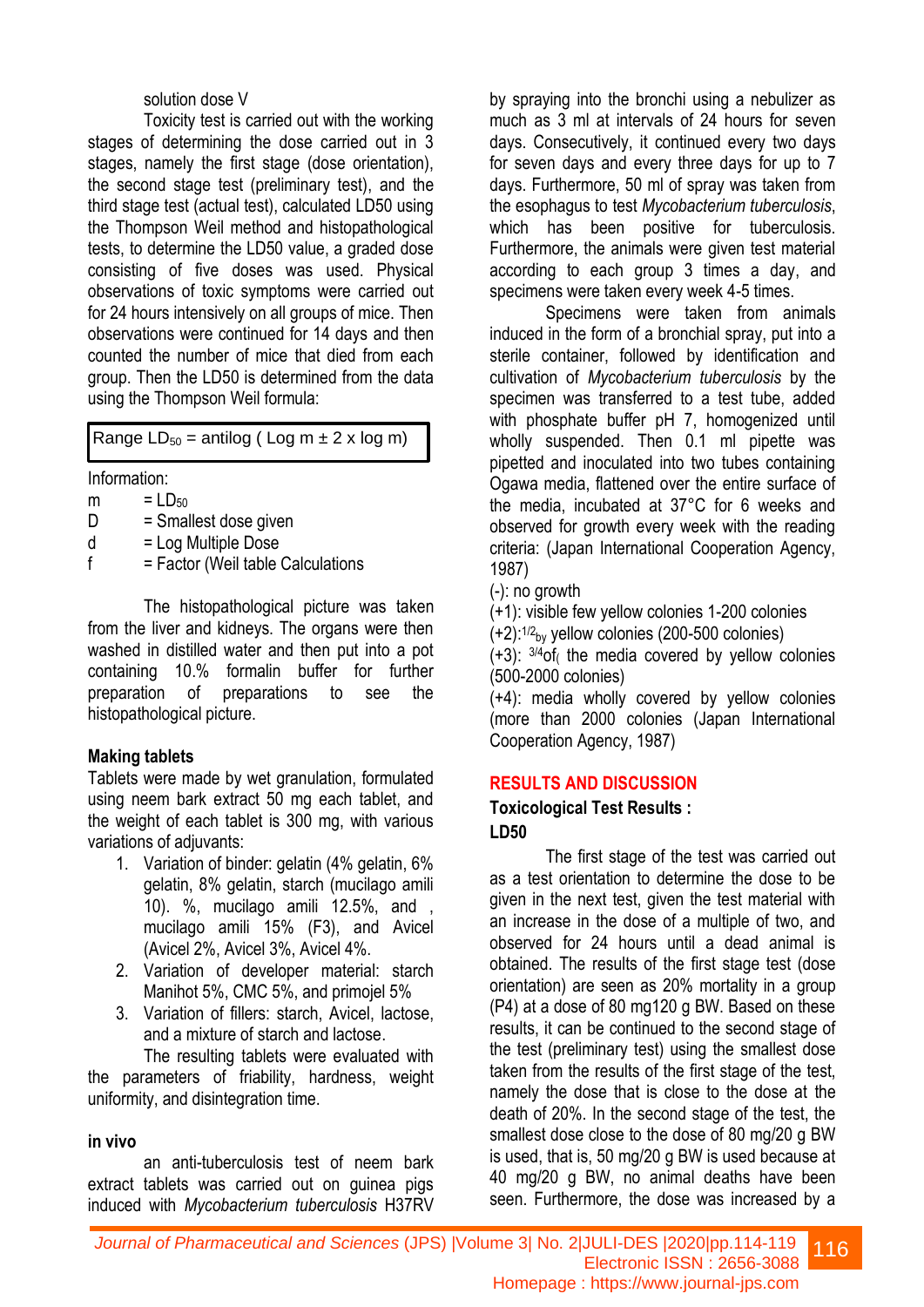multiple of two, and observations were made for 24 hours. The results of the second stage of the test (preliminary test) showed 0% mortality in groups P1) and (P2). Based on these results, it can be continued to the third stage of the test (actual test) using the initial dose determined based on the highest dose causing 0% mortality in the second stage of the test (preliminary test) which is 100 mg/20 g BW. In the third stage of the test, the smallest dose of 100 mg/20 g BW is given, then the dose is increased by multiples of the dose based on the results of the calculation of the price  $R = 1.4142$ :

 $R =$ antilog

 $d = \frac{loglog$  multiples of dose number of group-1

The multiple of dose between group and group 4 is 4 then:

d = 
$$
\frac{\log \log 4}{4}
$$
  
d =  $\frac{0.602}{4}$  = 0.15051  
R = antilog 0.15051 = 1.4142

and observed for 14 days. The results of the third stage of the test (actual test), a single dose in male mice can cause death at several dose levels. Then, based on this data, the LD50 value was calculated using the Thompson Weil formula, obtained an LD50 of 11.85 g/kg BW orally in male mice (Mus musculus Linn). The calculation is as follows:

Log m=Log D + d (f + 1) D = 141.42 d = 0.15051 f = in the Weil table r = 1,3,3,2 is 0.50000 Log m = Log D + d (f + 1) Log m = Log 141.42 + 0.15051 ( 0.50000

+ 1)

Log m = 2.1505 + 0.15051 (1.500000)  $Log m = 2.1505 + 0.2252$  $Log m = 2.3757 mg/20 g BW$ m = antilog 2.3757 = 237.54 mg/ 20 g BW LD 50 = 0.237 9/20 g BW LD 50 = 11.85 g/kg BW Then the LD50 range is calculated and the LD50 range is  $(11.85 \pm 0.571)$  mg/kg BW. Range LD50 = antilog ( $log m \pm 2 \times log m$ 

f = in the Weil table  $r = 1,3,3,2 = 1$ . 90394  $d = 0.150151$ m = LD50 value = 0.237 g/20 g BB log m = 0.150151 x 1.90394

log m = 0.28587 Range LD50 = Antilog ( $log m \pm 2 \times log m$ )  $= 0.237 \pm 2 \times 0.28587$  $=(0.237 \pm 0.57175)$ g/20 g BW  $=$  (11.85  $\pm$  0.57)g/kg BW

Based on the LD50 range, toxicity criteria were determined using the criteria of Frank C. Lu, 1995

- 1. Super toxic 5 mg/kgBW or less
- 2. Very Very Toxic 5 - 50 mg/kgBW
- 3. Very Toxic 50 - 500 mg/kgBW
- 4. Moderate Toxic 5g/kgBW
- 5. Mild Toxic
- − 15 g/kgBW
- 6. Practically Non-Toxic > 15 g/kgBW

The calculation results of the LD50 value range and adjusted for the toxicity criteria indicate that the ethanolic extract of neem bark (Azadirachta Cortex) can be classified into the "Mild Toxic" criteria. "

single dose of neem bark ethanol, summarized in table 5 below,

died.

### **Histopathological Examination Results The**

the interpretation of histopathological preparations in test animals showed damage to the liver and kidney in each treatment group and control group. Histopathological examination of the liver and kidneys can be seen based on observations of several random fields of view, the degree of damage to hepatocytes in the liver of the test animal group (P2) is greater than the group (P1), group (P3) is more significant than (P2), group (P2) P4) is more significant than (P3). The group (P5) is more significant than (P4). This means that increasing the dose of neem bark ethanol extract can increase the toxic effect on the liver of the test animals. Histopathological observations of the kidneys showed necrosis based on the constriction that occurred in the proximal tubule around the glomerulus. In the control group, the smallest percentage was 5%, and so the percentage increased following the dose stages from the lowest to the highest. Moreover, the highest percentage of kidney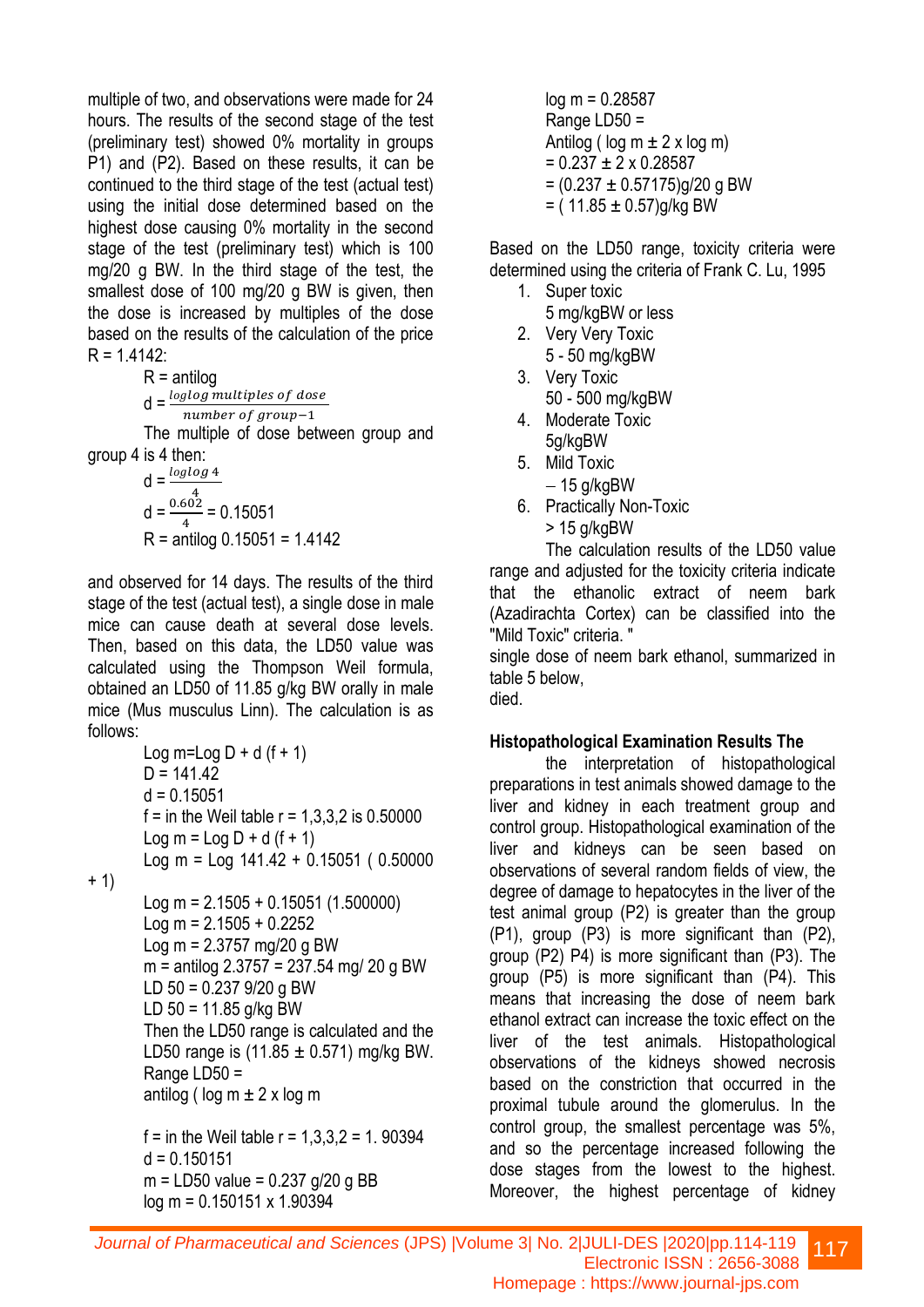necrosis was in the group (P5) with a dose of 400 mg/20g BW with 20%. The control group also showed the picture of necrosis but with a small percentage. The degree of damage to the proximal tubular epithelial cells in the kidneys of the test animals (P2) was more significant than the group (P1), the group (P3) was more significant than (P2), the group (P4 ) is more significant than (P3), and the group (P5) is more significant than (P4). This means that increasing the dose of neem bark ethanol extract can increase the toxic effect on the kidney organs of the test animals.

These results prove that administering a single dose of neem bark ethanol extract with an observation period of 14 days resulted in liver and kidney damage in male mice (Mus musculus Linn). Moreover, there is a difference in the percentage of degrees of damage in the histopathological picture of the liver and kidneys of the test animals, from the smallest percentage in the control group and the highest percentage in the highest dose group on the administration of ethanol extract of neem bark. They are dosed orally. And it is suspected that liver cell damage is caused by the active compound of neem bark. Biswas et al. (2002) explained that neem plants contain active compounds such as azadirachtin, salanine, meliantriol, nimbin, nimbolide, gedunin. Nimbolide has a toxic effect on the body; this statement follows the research of Glinkuson (2002), which explains that giving nimbolide at a dose of 225 mg/kg BW in mice can cause necrosis in the liver, necrosis in the kidneys, and hemorrhage in the intestines. However, this toxic effect is seen in very large doses.

#### **Results of tablet**

Tablet formulation with a dose of 50 mg per tablet was made with a diameter of 11 mm using a variety of auxiliary materials. It can be seen that the tablet is good from the evaluation of several parameters, namely:

- a. The best binder is 6% gelatin because tablets that use other binders do not meet the requirements. in terms of friability and hardness of tablets, the resulting tablet is brittle.
- b. The developer of starch manihot or primojel gives good results, while the CMC is not good because the resulting tablets show a long disintegration time.
- c. filler good is in the form of a mixture of

#### starch and lactose

#### **In vivo Anti Tuberculosis Test Results in experimental animals**

Anti TB test on animals was carried out in 5 groups: blank, control was given Rifampicin, control was given ethambutol, and 2 test groups each given three times a day one tablet, and three times a day two tablets, consecutively for four weeks, then continued administration accompanied by every seven days taken 50 ml of spray water in the bronchi to observe the reduction of bacteria implanted in OGAWA media for 6-8 days week. The results showed inhibition of bacterial growth at four times of taking.

Result: The number of bacteria before administration of the test material/drug was +3

group: changed from +3 to +4 on the first to fourth intake.

Control group: changed from +3 to negative TB on the third take

Group dose three times a day two tablets: changed from +3 to negative on the fourth intake. Dosage group three times daily one tablet: changed from +3 to +1 on the fourth intake.

#### **CONCLUSION**

The neem bark extract obtained LD 50 =  $(11.85 \pm 0.571)$ , was at range  $(5 - 15)$  g/kg BW; it is included in the mild toxic category. The ethanolic extract of neem bark can be formulated into a tablet dosage form of 50 mg per tablet with a weight of 300 mg per tablet using suitable adjuvants, namely: 6% gelatin binder, starch developer Manihot and primojel, and an equal amount of starch and lactose mixture filler. Neem bark extract tablets can cure tuberculosis in experimental animals that have been induced with *Mycobacterium tuberculosis* H37RV, which is given a dose of 3 times a day two tablets (50 mg/tablet) for six weeks seen tuberculosis bacteria from +3 to negative, while at a dose of 3 times a day one tablet looks from +3 to +1.

#### **REFERENCES**

Almas, K. (1999). The Antimicrobial Effects of extracts of Azadirachta indica (Neem) and Salvadora persica (Arak) Chewing Sticks.